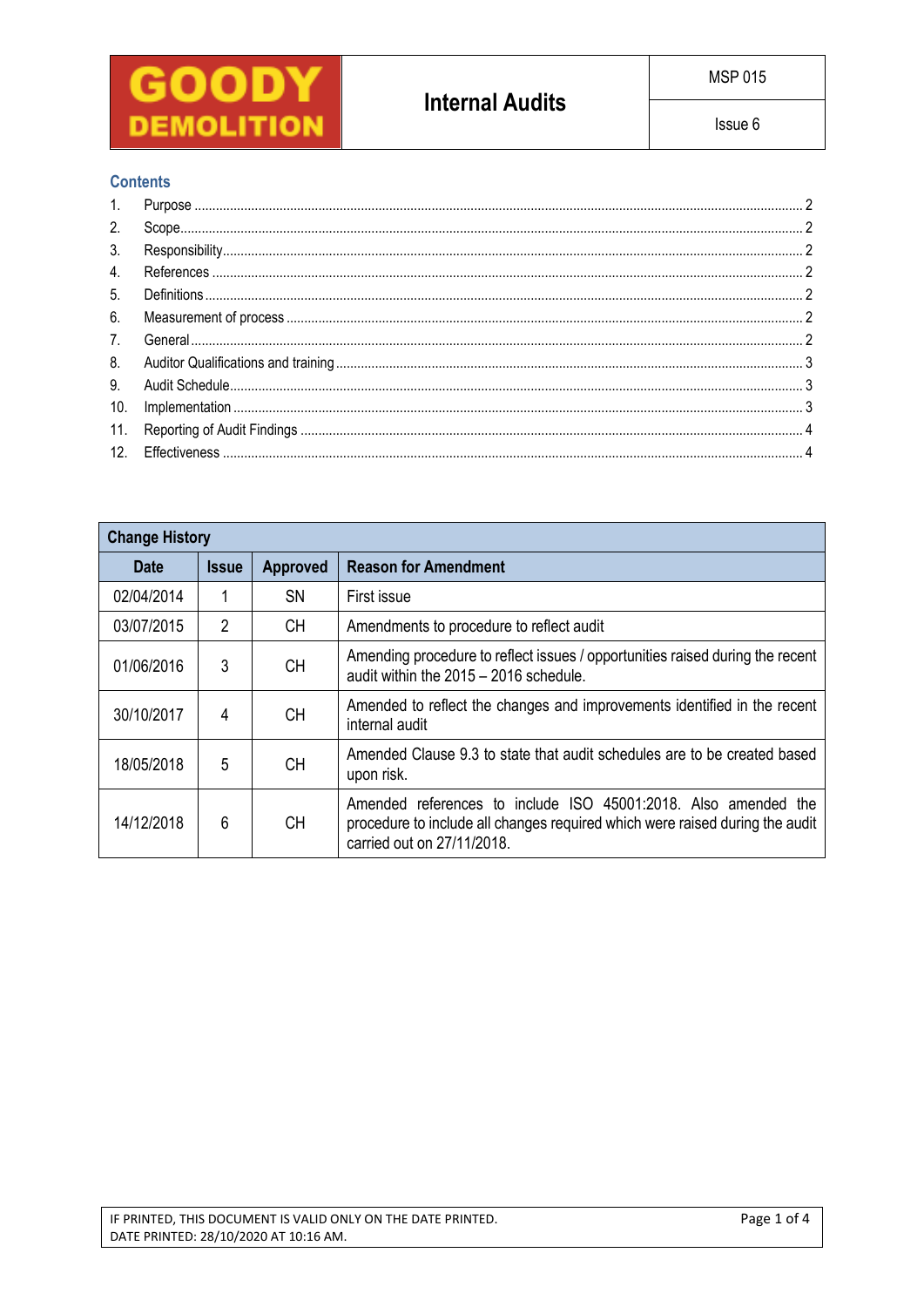

### **1. Purpose**

This procedure defines the methods Goody Demolition Ltd will use to plan and implement internal management system audits to verify that its activities comply with ISO 9001:2015, ISO 14001:2015 and ISO 45001:2018 and to determine the effectiveness of the management system.

### **2. Scope**

This procedure applies to all components of the Goody Demolition Management System.

### **3. Responsibility**

The Assistant Operations Manager has primary responsibility as defined herein, for implementation of this procedure. Internal auditors have responsibilities to the extent noted.

### **4. References**

| $\bullet$ | Nonconformities, Corrective & Preventive<br>action Procedure |  |                |  |  | <b>MSP 011</b>    |
|-----------|--------------------------------------------------------------|--|----------------|--|--|-------------------|
| $\bullet$ | Internal Audit Schedule                                      |  |                |  |  | Planning workbook |
|           | • Internal Audit Report                                      |  |                |  |  | <b>MSF 307</b>    |
|           | • Corrective Action Plans                                    |  |                |  |  | <b>MSF 307</b>    |
|           | • Evaluation of Compliance                                   |  | <b>MSF 306</b> |  |  |                   |

### **5. Definitions**

| Audit             | systematic, independent and documented process for obtaining "audit evidence"<br>and evaluating it objectively to determine the extent to which "audit criteria" are<br>fulfilled.                                |
|-------------------|-------------------------------------------------------------------------------------------------------------------------------------------------------------------------------------------------------------------|
| Corrective Action | action to eliminate the cause of a detected nonconformity or other undesirable<br>situation.                                                                                                                      |
| Nonconformity     | non-fulfilment of a requirement.                                                                                                                                                                                  |
| Objective         | goal, in terms of the performance of the management system.                                                                                                                                                       |
| <u>Target</u>     | a milestone towards the achievement of an objective                                                                                                                                                               |
| OFI               | also known as an Opportunity for Improvement, these are used where it is<br>believed an improvement can be made to the system. These are also used where<br>an issue is raised which isn't a breach of procedure. |

#### **6. Measurement of process**

- 6.1. The effectiveness of the internal audit process will be measured by
	- Its ability to identify areas of nonconformity and opportunities for improvement.
	- Meeting planned arrangements as defined on the audit schedule
	- The effectiveness of actions taken to address nonconformities and improvement opportunities.
	- Its ability to determine the management system has been properly implemented, is maintained and is effective in meeting the company's policies and objectives.

# **7. General**

- 7.1. The audit schedule, audit report, and audit findings are management system records. The Operations Manager and Assistant Operations Manager shall maintain these records. The audit report will be copied to the Managers/Supervisors of all audited areas and the Managing Director.
- 7.2. Goody Demolition Ltd will evaluate compliance with various other requirements in place, these include:

IF PRINTED, THIS DOCUMENT IS VALID ONLY ON THE DATE PRINTED. Page 2 of 4 DATE PRINTED: 28/10/2020 AT 10:16 AM.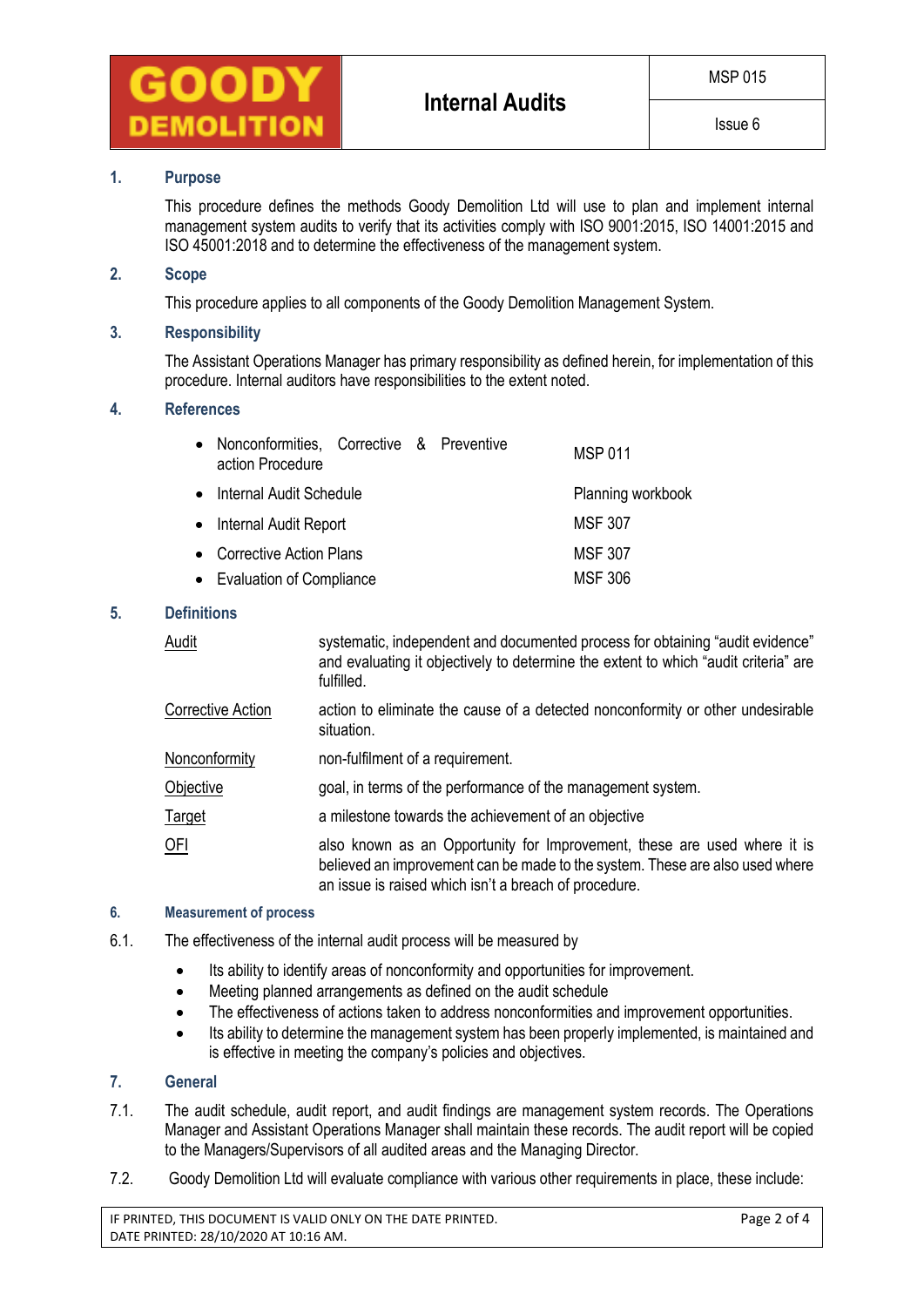- NFDC
- CHAS
- Safe Contractor
- **ConstructionLine**
- Builders Profile
- Crusher Permit
- Customer requirements

# **8. Auditor Qualifications and training**

- 8.1. In-house auditors shall be assigned by the company and shall be trained as Internal Auditors. This training will consist of:
	- Training in the ISO 9001, ISO 14001, and ISO 45001 standards
	- Training in internal Management System auditing
- 8.2. The company may use an external auditor to conduct its internal audit program; external auditors shall appear on the approved supplier list in accordance with MSP 004 Purchasing Supplier and Subcontractor Control.
- 8.3. The company shall register with a UKAS accredited notified body to conduct third party auditing of management systems and maintain its registration.

## **9. Audit Schedule**

- 9.1. The Assistant Operations Manager shall establish an annual internal audit schedule with assignment for the auditor(s). The schedule shall be recorded in the MS Planning Workbook and communicated to the department managers/supervisors. Internal and external complaints and non-compliances raised by external auditors shall be taken into consideration to assist in prioritising the internal audit schedule, as will the importance of the areas to be audited and current quality, environmental and Health & Safety objectives and targets.
- 9.2. Auditors may not audit their own work. Multiple auditors may be assigned to cover all areas under the management system scope and to prevent auditing of one's own work. In addition, auditors shall not be assigned to audit in their own department if this would impact their objectivity or impartiality.
- 9.3. The audit schedule shall be risk based and consider previous audit findings and the level of risk the process poses to the organisation. Areas of high risk may receive more frequent audits, as might areas with known problems.
- 9.4. The audit program is dynamic, and should be modified to suit the needs of the customer and the company. The Assistant Operations Manager and Assistant Operations Manager shall initiate any necessary schedule revision. As the schedule is revised, the Operations Manager or Assistant Operations Manager shall notify all affected staff with altered dates.
- 9.5. Legal compliance audits will be conducted on an annual basis and each report will contain a review date. These audits may be conducted earlier in the event of an incident resulting from noncompliance or if the legislation is amended.

### **10. Implementation**

- 10.1. The Internal Audit Schedule shall be used to ensure that all processes applicable Goody Demolition are covered within an audit at least once per year.
- 10.2. The audits will be implemented through the use of a list of possible questions (i.e., checklist) for the area being audited. Audits will be focused on processes as opposed to elements. The areas examined shall be

IF PRINTED, THIS DOCUMENT IS VALID ONLY ON THE DATE PRINTED. Page 3 of 4 DATE PRINTED: 28/10/2020 AT 10:16 AM.